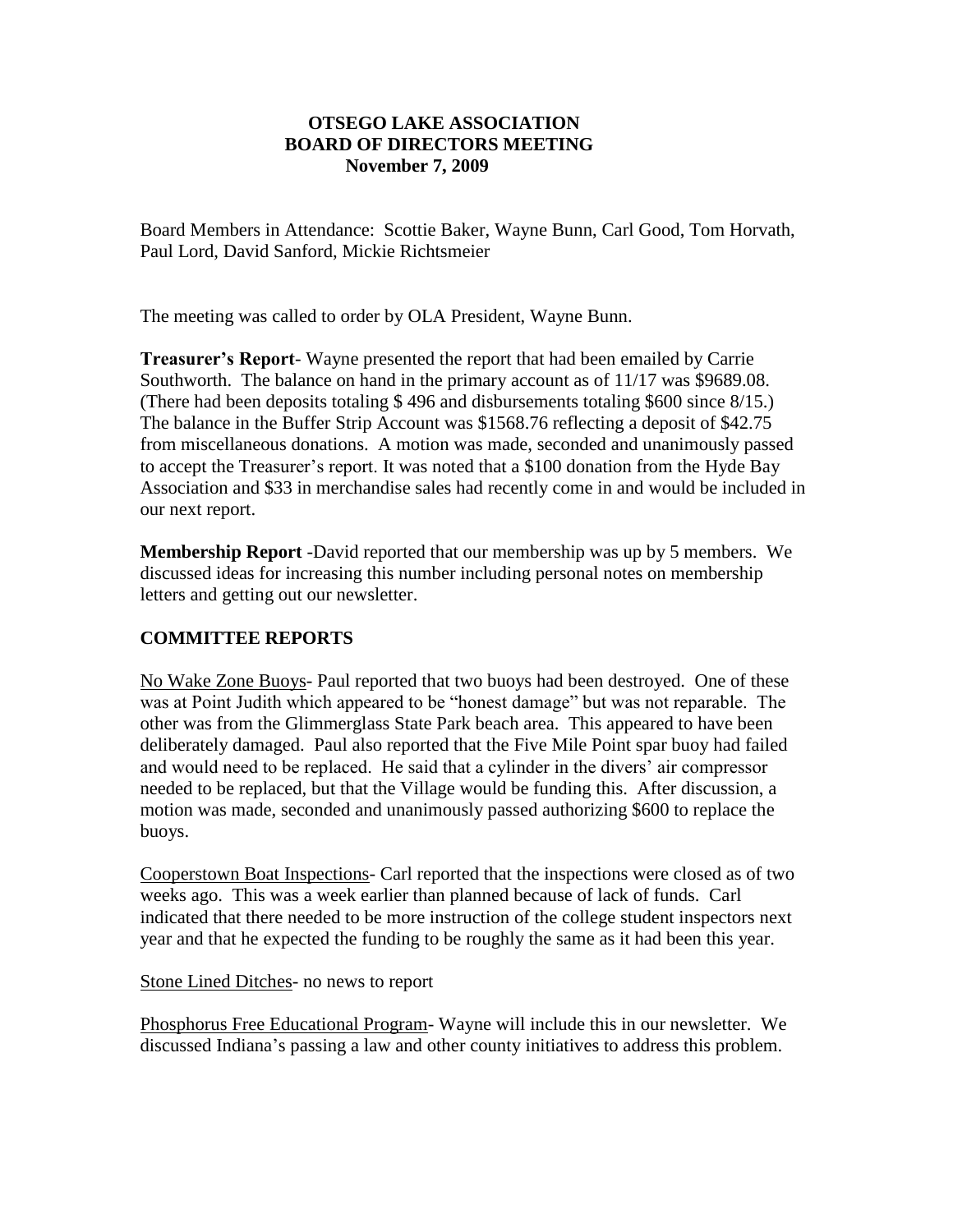Merchandise- Scottie reported that there continued to be sales and that we'll need to reorder caps. She indicated that we could wait until our winter meeting to act on this.

Website- no new report

Law Enforcement- David reported that Otsego County has eliminated the sheriff's lake budget. Scottie also shared that she had received an email asking for support to reinstate the funding. The Board discussed this situation at length and the importance of this service to the lake. A motion was made, seconded, and unanimously passed for OLA to address the problem of non-funding the sheriff's patrol by writing letters to the Editor and the County Board as well as emailing our membership asking them to participate. Wayne will also contact the Goodyear Lake and Canadarago Lake Associations. The Board discussed additional actions such as a large mailing and decided that this could be addressed if initial efforts failed. Since this is our year for a large membership mailing, Wayne will begin exploring creating a greater mailing list.

Otsego Water Quality Coordinating Committee- Carl informed us that Win McIntyre and Scott Fickbaum are writing to the DEC in response to the Marcellus Shale Drilling. Carl will forward copies of the letter. Paul suggested that we could also make an impact by writing ourselves.

Otsego 2000- Scottie said that the idea of getting all four municipalities and all organizations interested in the lake together for a panel discussion had been proposed. We discussed whether OLA could sponsor this. The consensus was that was a possibility and that our June 19 annual meeting could be a "Lake Issues Consensus Meeting".

OCCA- Wayne reported no news except that the annual dinner was scheduled for November.

Otsego Land Trust- Wayne reported that he met with Peter Hujik , Executive Director of the land trust and Lee Stockwell. Wayne agreed to publish information about the land trust and what it does for the lake in our next newsletter.

Lake Front Park Buffer Strip- Mickie reported that the plantings had really taken off during the rainy summer and that the boardwalk sections were completed and being stored at BOCES until spring. There was a discussion about an upcoming homes and gardens event in September 2010 at the Otesaga and the hope that the signage etc. would be completed by then.

Public Landing Buffer Strip- no new developments, but hope that the Springfield Board will be more receptive in the future.

Fenimore Art Museum Buffer Strip- no report

Mud Plume Photography- There have been two submittals to date. After discussion, the Board decided to thank the photographers for their effort even though these were not the